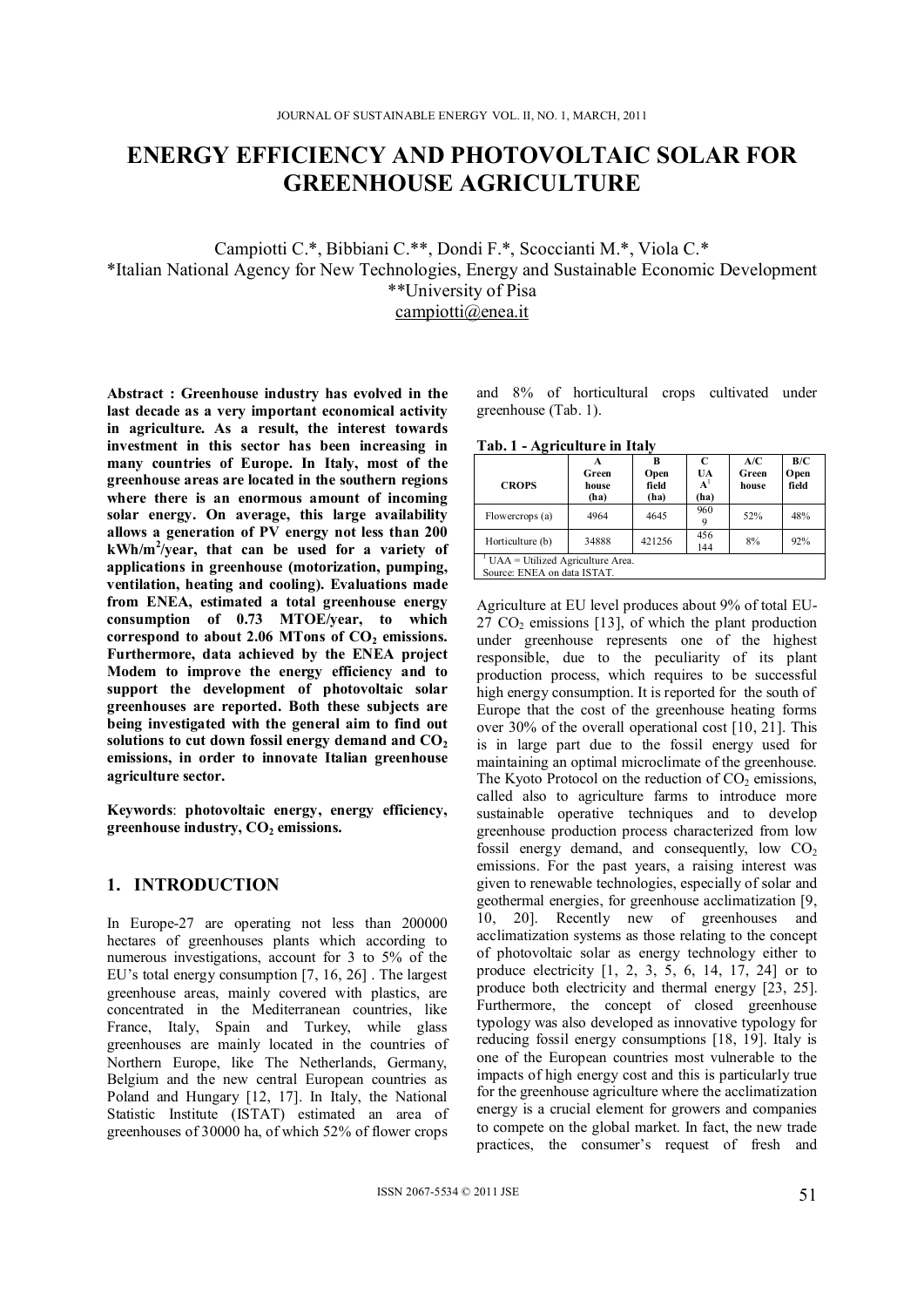convenient vegetables all year-around and the increasing fluctuations of the energy cost have had a tremendous impact on the structure of the protected horticulture in Italy. As result, the Italian horticulture is on the one hand pressed to obtain products of highquality throughout an increasing energy-demand system, on the other hand is forced to limit the energy cost and the wastes. The general objective of improving the energy efficiency in greenhouse agriculture is therefore taken into consideration by this paper, and measures for implementing energy saving measures are briefly indicated. Furthermore, some of the elements which deals with the photovoltaic energy when applied to greenhouse acclimatization are also addressed. Finally, the research and the development activity of a project, so-called Modem [8], in progress at ENEA (Italian National Agency for New Technologies, Energy and Sustainable Economic Development), and aiming perspectives to innovate the greenhouse agriculture sector by introducing the photovoltaic technology as sustainable energy option in place of fossil energy for the acclimatization of greenhouses are also illustrated.

# **2. METHODS**

#### **2.1. Energy efficiency**

Over the past four years, researchers have investigated a large number of energy reducing techniques for acclimatization of greenhouses and cropping systems by study, simulation and experimentation. Most of the energy conservation techniques were developed either to reduce inside air temperature or to improve greenhouse insulation without compromise the plant crop production. It now seems well-established that the fossil energy consumption of greenhouse horticultural activity can be diminished by various efforts, of which the most important are: the improvement of energy efficiency of the heating and cooling systems, the application of renewable energy, the insulation techniques and the right maintenance of acclimatization systems and structures. To support the innovation of greenhouses in Italy, however, ENEA made at national level some specific evaluations in order to define the energy consumptions in terms of heating, cooling and electricity. As result, it was established a total consumption of greenhouse energy demand amounted to 0.73 MTOE which potentially is equivalent to about 2.06 MTons of  $CO<sub>2</sub>$  emissions (Tab.2 and Tab.3). Such evaluation which updated a previous one it was elaborated by considering the days-degrees for the most important greenhouse areas in Italy [9, 12]. However, the investigation was carried out by referring to a percentage of only 20% of the national greenhouse area provided with some acclimatization systems.

#### **Tab. 2 - Estimation of fossil energy consumption of most important greenhouse areas in Italy**

| Climate area<br>(days-degrees) | Green-<br>houses<br>(ha) | Heating<br>(MWh) | Cooling<br>(MWh) | Electric<br>consumption<br>(MWh) |
|--------------------------------|--------------------------|------------------|------------------|----------------------------------|
| в<br>(Sicily, Sardinia)        | 2200                     | 220000           | 42768            | 14331                            |
| (Campania, Latium)             | 3000                     | 4312500          | 28350            | 19542                            |
| (Liguria, Tuscany)             | 400                      | 870000           | 1800             | 2606                             |
| E<br>(Veneto)                  | 400                      | 1050000          | 864              | 2606                             |
| <b>TOTAL</b>                   | 6000                     | 8432500          | 73782            | 39085                            |
| TOE                            |                          | 706786           | 16232            | 8598                             |

|  |  | Tab. 3 - Total energy consumption and $CO2$ |  |
|--|--|---------------------------------------------|--|
|  |  | emissions of the Italian greenhouse sector* |  |

| <b>Total area</b><br>greenhouses<br>(ha)                                                                                                                                                                                           | <b>Total annual</b><br>consumptions<br>(MWh) |        | $\mathbf{CO}$<br>emissions<br>(Tons) |  |  |
|------------------------------------------------------------------------------------------------------------------------------------------------------------------------------------------------------------------------------------|----------------------------------------------|--------|--------------------------------------|--|--|
| 6000                                                                                                                                                                                                                               | 8545366                                      | 731617 | 2055842                              |  |  |
| * Conversion factor utilized for the tables above reported: 0.0860<br>TOE/MWht; 0.201 TOE/MWhe. 1 TOE equal to 2.81 tons of CO <sub>2</sub><br>emissions.<br>Source: AEEG (The Regulatory Authority for Electricity and Gas) 2009. |                                              |        |                                      |  |  |

Energy efficiency in agriculture is generally defined as the direct energy consumption per unit of physical production. Because the ratio of energy used per unit of produce can be enhanced either by increasing the production or by reducing the energy input, attention must be given to the reduction in energy consumption for the acclimatization systems. Therefore, in order to limit energy demand, it is of primary importance a proper management of both the acclimation system and the plant productive process under greenhouse [4, 11, 22]. Thus, to meet the general objective of decreasing the energy demand without compromise the economic value of plant crop production, a series of measures and physiological parameters were identified (Tab. 4).

| Tab. 4 - Energy efficiency for greenhouse sector |  |
|--------------------------------------------------|--|
|--------------------------------------------------|--|

| <b>Systems and measures</b>        | <b>Benefits</b>                           |  |  |
|------------------------------------|-------------------------------------------|--|--|
| More greenhouse insulation         | Reduce heat loss.                         |  |  |
| Installing thermal screens on the  | Decreasing the air-conditioned            |  |  |
| ceiling                            | greenhouse volume.                        |  |  |
|                                    | Heating according outside luminous        |  |  |
|                                    | intensity.                                |  |  |
| Strategies of check and planning   | Methods of "integrated temperature" of    |  |  |
| of temperature and RH              | plants.                                   |  |  |
|                                    | Calibrating the temperature and UR        |  |  |
|                                    | measurements near the "set-points"        |  |  |
| Systems and solar passive          | Maximization of incoming solar            |  |  |
| techniques                         | radiation and of inside air-conditioning. |  |  |
| Transparent covers/filters to      | Increasing of visible radiation (PAR)     |  |  |
| regulate the transparency to       | and decreasing of infrared radiation      |  |  |
| visible/infrared radiation         | (NIR) in greenhouse.                      |  |  |
| Increase the diffusion of direct   | Increasing of the visible radiation for   |  |  |
| solar radiation with covers        | plants.                                   |  |  |
| Increase the windows'area          | More natural ventilation for cooling.     |  |  |
| Renewable resources and CHP        | Cost-effective use of local renewable     |  |  |
| systems                            | energy resources (biomass, geothermal     |  |  |
|                                    | water, solar radiation).                  |  |  |
| Use of slow-selling lights or LEDs | Improvement of plant yields and           |  |  |
| (Light Emitting Diodes)            | increase of the lights' life-cycle.       |  |  |
| Biomass boilers, geothermal heat   | Greenhouse innovation and                 |  |  |
| pumps, photo voltaic solar systems | minimization of $CO2$ emissions.          |  |  |

Such measures, however, should be already mandatory in new greenhouses and also integrated in the renovation of old and/or existing greenhouses. At this scope, it is advisable that authorities will set up specific legislation to support the development of an intensive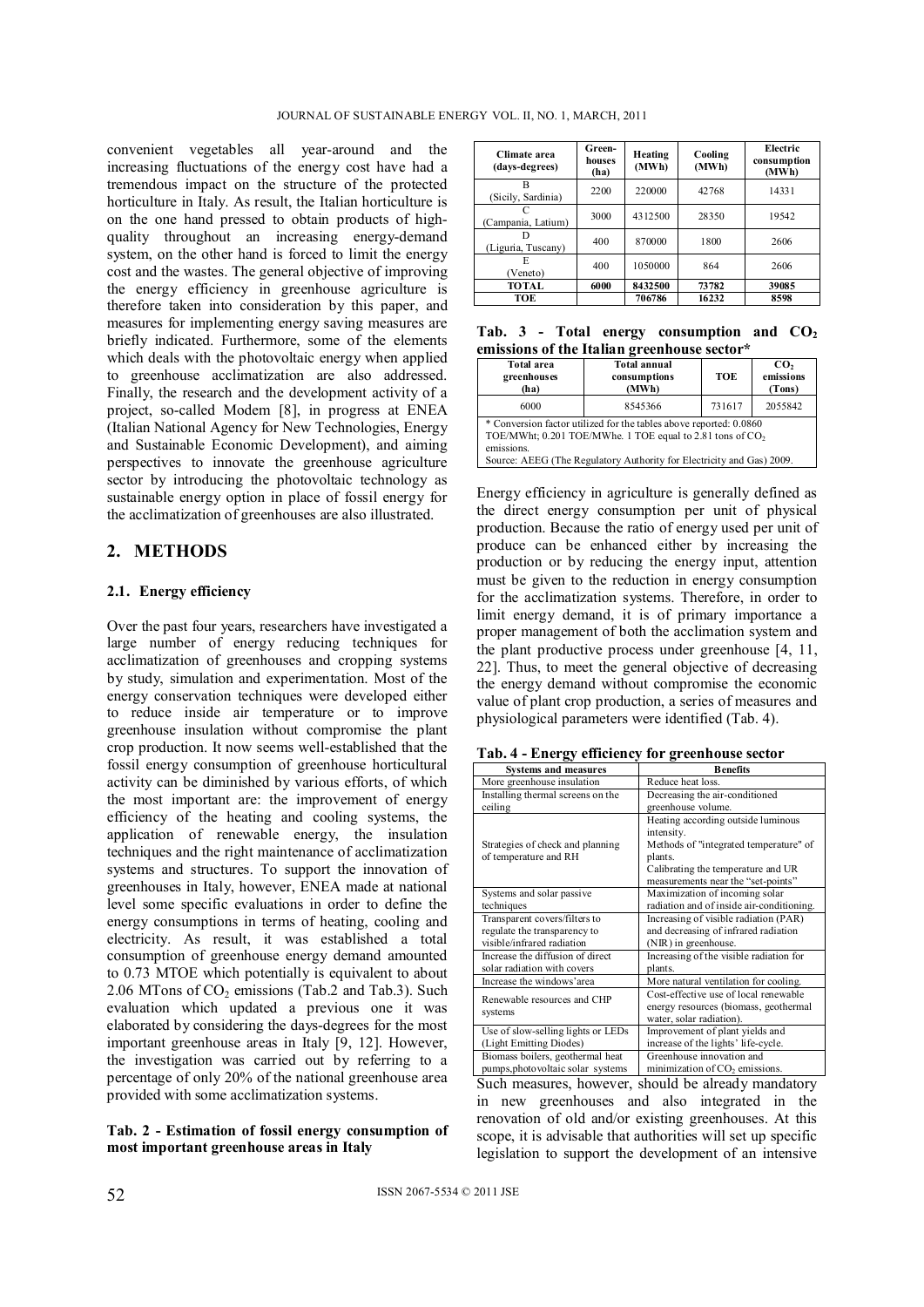activity aimed at stimulating the greenhouse renovation.

#### **2.2. Photovoltaic solar in agriculture**

Italy lies in the geographycal region between the latitudes 35° and 45° Nord. Specifically, the Italian paeninsula receives a daily amount of solar energy which for the northern regions ranges on an average between 10.5-11 MJ/m<sup>2</sup>/year, and for the southern to 12.5-14 MJ/m<sup>2</sup>/year. Therefore, the photovoltaic energy (a device that converts sunlight directly into electric energy) comes along as one of the most promising future energy resource for application in greenhouse acclimatization. For the last three years, due to favourable incentives associated with the PV plant installation (Tab. 5), the Italian PV sector has greatly progressed not only in the civil building but also in the agriculture sector. In addition, the cost of PV moduleshas dropped from 6  $\epsilon$ /W to 2.5-3  $\epsilon$ /W, and this has stimulated many growers and agriculture farms on the opportunity to invest in PV systems. At moment, it is reported in Italy a greenhouse surface of about 50 ha.

**Tab. 5 - Platform roofs, pergola, roofs, acoustic barriers, greenhouses** 

| Power                                                                    | <b>Plants</b> in<br>operation<br>by 30 April<br>2011 | Plants in<br>operation from<br>30 April 2011 to<br>31 August 2011 | <b>Plants</b> in<br>operation from<br>31 August 2011<br>to 31 December<br>2011 |
|--------------------------------------------------------------------------|------------------------------------------------------|-------------------------------------------------------------------|--------------------------------------------------------------------------------|
| [kW]                                                                     | [€/kWh]                                              | f€/kWh1                                                           | f€/kWh1                                                                        |
| 1 < P < 3                                                                | 0.382                                                | 0.369                                                             | 0.357                                                                          |
| 3 < P < 20                                                               | 0.358                                                | 0.341                                                             | 0.323                                                                          |
| $20 < P \leq 200$                                                        | 0.340                                                | 0.325                                                             | 0.304                                                                          |
| 200 < P < 1000                                                           | 0.335                                                | 0.319                                                             | 0.290                                                                          |
| 1000 <p<5000< td=""><td>0.332</td><td>0.308</td><td>0.283</td></p<5000<> | 0.332                                                | 0.308                                                             | 0.283                                                                          |
| P > 5000                                                                 | 0.315                                                | 0.293                                                             | 0.269                                                                          |
| Source: GSE, 2011 [15]                                                   |                                                      |                                                                   |                                                                                |

First results from the ENEA Project MODEM has confirmed that the electric energy requirements of a typical low-cost greenhouse (heating, cooling or ventilation) ranges from a maximum of 90000  $kWh_{el}$ .ha<sup>-1</sup> to 20000 kWh<sub>el</sub>.ha<sup>-1</sup> in relation to the quality of greenhouse structure (data from Project Modem).

Assuming a PV module efficiency (ηPV) equal to 0.13, a 7.5 m<sup>2</sup> panel area is needed to generate 1 kW<sub>p</sub> DC peak power and an annual yield of 1500 kWhel, we have on yearly basis, a value of DC peak power to generate 1000 kWh<sub>el</sub> equal to  $1000/1500 = 0.66$  kW<sub>p</sub>(1000  $kWh_{el})^{-1}$ .

Measurements made on a typical low-cost greenhouse (Fig. 1), provided with a multi-cristalline PV system of 3.3 kWp installed on the outside lateral rooftop showed during two days of observations an energy production of 14 kWh and 1.5 kWh, respectively. This difference was in relation to the value of the intensity of the outside solar radiation that was about 800 W/ $m^2$  in the first day and only 100 W/m<sup>2</sup> in the second day (Fig. 2).



**Fig. 1. PV greenhouse (Source: ENEA Project MODEM)** 





**Fig. 2. Outside total solar radiation and PAR (***Photosynthetically Active Radiation***), and PV energy production (Source: ENEA Project MODEM)** 

From such data, it is evident that the application of the PV technology in greenhouse agriculture still poses some problems to growers and agricultural farms since the photovoltaic greenhouse performance needs to be fully characterized in terms of annual electricity production, photovoltaic system performance, greenhouse energy demand, in order to maintain optimal microclimate inside the greenhouse, adapted crop position of both the plants and the PV modules, and costs. In Tab. 6 are reported some evaluations mainly referred to the various positions of the greenhouse PV systems associated with the greenhouse, and the relative energy efficiency productions.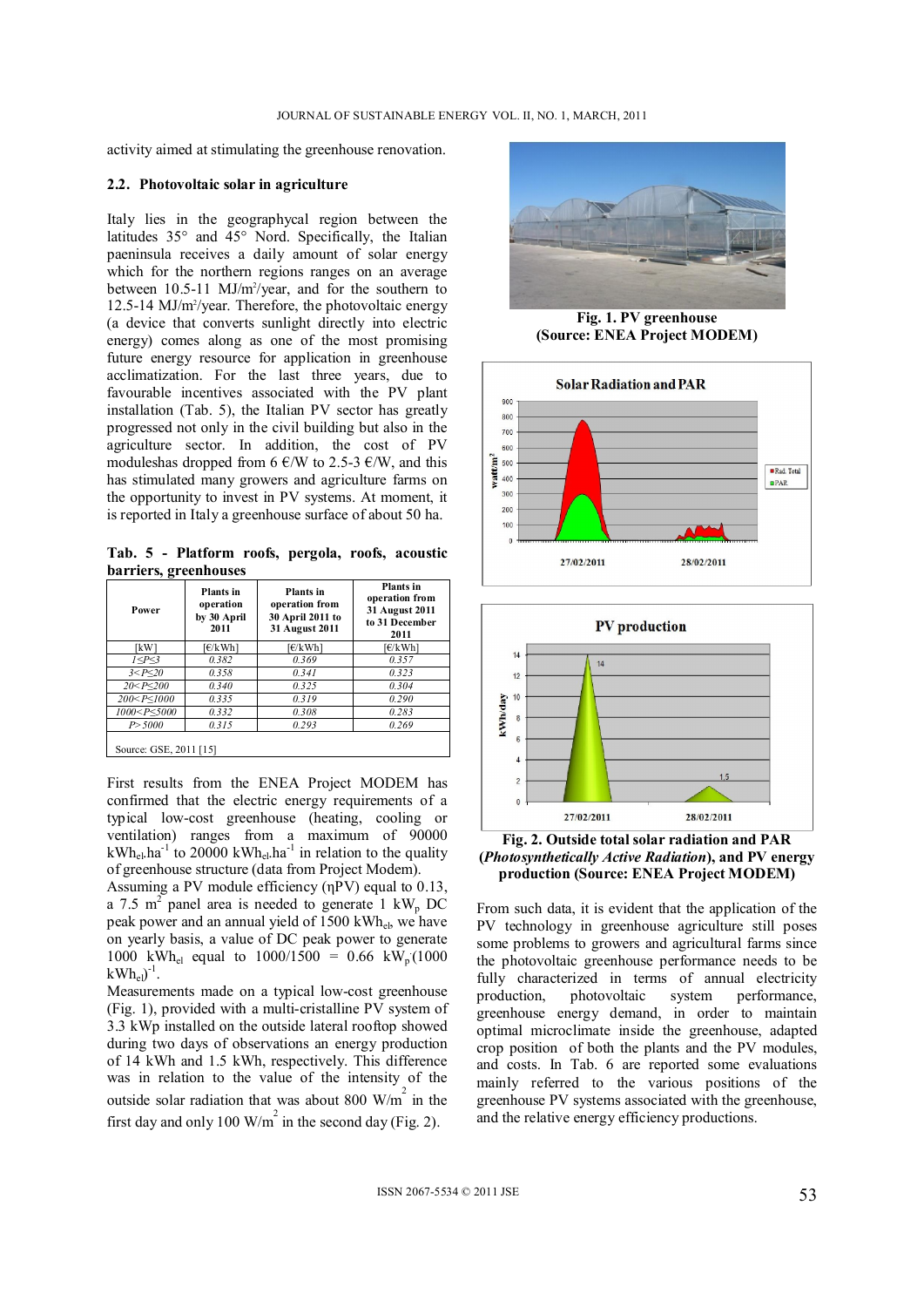**Tab. 6 - Positioning of PV modules on greenhouse** 

| Parameter                                                                                                   | Units                 | Ground             | Roof      | Side<br>position |  |
|-------------------------------------------------------------------------------------------------------------|-----------------------|--------------------|-----------|------------------|--|
| Energy delivery                                                                                             | $kWh_{el}$ , $v^{-1}$ | 55000 <sup>1</sup> | 55000     | 55000            |  |
| Peak power                                                                                                  | $kW_{n}$              | 35                 | 35        | 40 <sup>2</sup>  |  |
| PV panel area                                                                                               | m <sup>2</sup>        | 268                | 268       | 300              |  |
| Gross area                                                                                                  | m <sup>2</sup>        | $618^{3}$          | $618^{3}$ | $440^{4}$        |  |
| Cost <sup>5</sup><br>100000<br>100000<br>120000<br>Euro                                                     |                       |                    |           |                  |  |
| <sup>1</sup> Mean energy demand; <sup>2</sup> 15% loss of overall efficiency; <sup>3</sup> 2.3 times the PV |                       |                    |           |                  |  |
| panel area due to multiple rows' shadow path; <sup>4</sup> horizontal projection of PV                      |                       |                    |           |                  |  |
| panels+1.0 m belt; ${}^5$ (VAT and installation included).                                                  |                       |                    |           |                  |  |

Furthermore, in the Fig. 3 it is reported the values of the inside solar radiation intensity in relation to the inside ground area interested from the PV modules shadow.





**Fig. 3 - Reduction of light inside the photovoltaic greenhouse: on the left the shadowed area, on the right the non-shadowed area (ENEA Project MODEM)** 

From these data and on the base of a public incentive of 0.30  $\epsilon$ .(kWh<sub>el</sub>)<sup>-1</sup>, calculations made in Italy on the payback period for some different PV photovoltaic technologies showed values of pay-back in the range of 6 years for the amorphous panel, 9 years for the monocrystalline panel and 11 years for the poly-crystalline panel (Tab. 7 and Fig. 4). Such results, however, needs more data in terms of light interception by the PV modules to allow to evaluate the plant production losses in quantity and quality, especially in regards of the plant crop (Fig.3-4).



**period of different PV modules** 

| <b>PV Power:</b> $5.5 \text{ kW}_{p}$ - Feed-in-tariff: $0.30 \text{ Eur/kWh}$                          |  |
|---------------------------------------------------------------------------------------------------------|--|
| Pay Back Period (years):<br>$6 (Amorphous PV) - 9 (mono PV) - 11 (poly PV)$                             |  |
| <b>Plant</b> : VAT – maintenance-insurance                                                              |  |
| Discount rate: 5% - Inflation: 2%                                                                       |  |
| <b>Price :</b> 3000 $\epsilon/kW_p$ (PV mono/poly-crystalline)<br>2000 €/kW <sub>n</sub> (PV amorphous) |  |
| PV efficiency (kWh/m <sup>2</sup> /year) (BOS 75%):<br>231.6 (M.);173.7 (P.); 82.8 (A).                 |  |







**Fig. 4. Evaluation of pay-back period of different PV modules (ENEA Project MODEM)** 

## **3. RESULTS AND DISCUSSION**

The photovoltaic technology has an important role to play in the modern agriculture either as renewable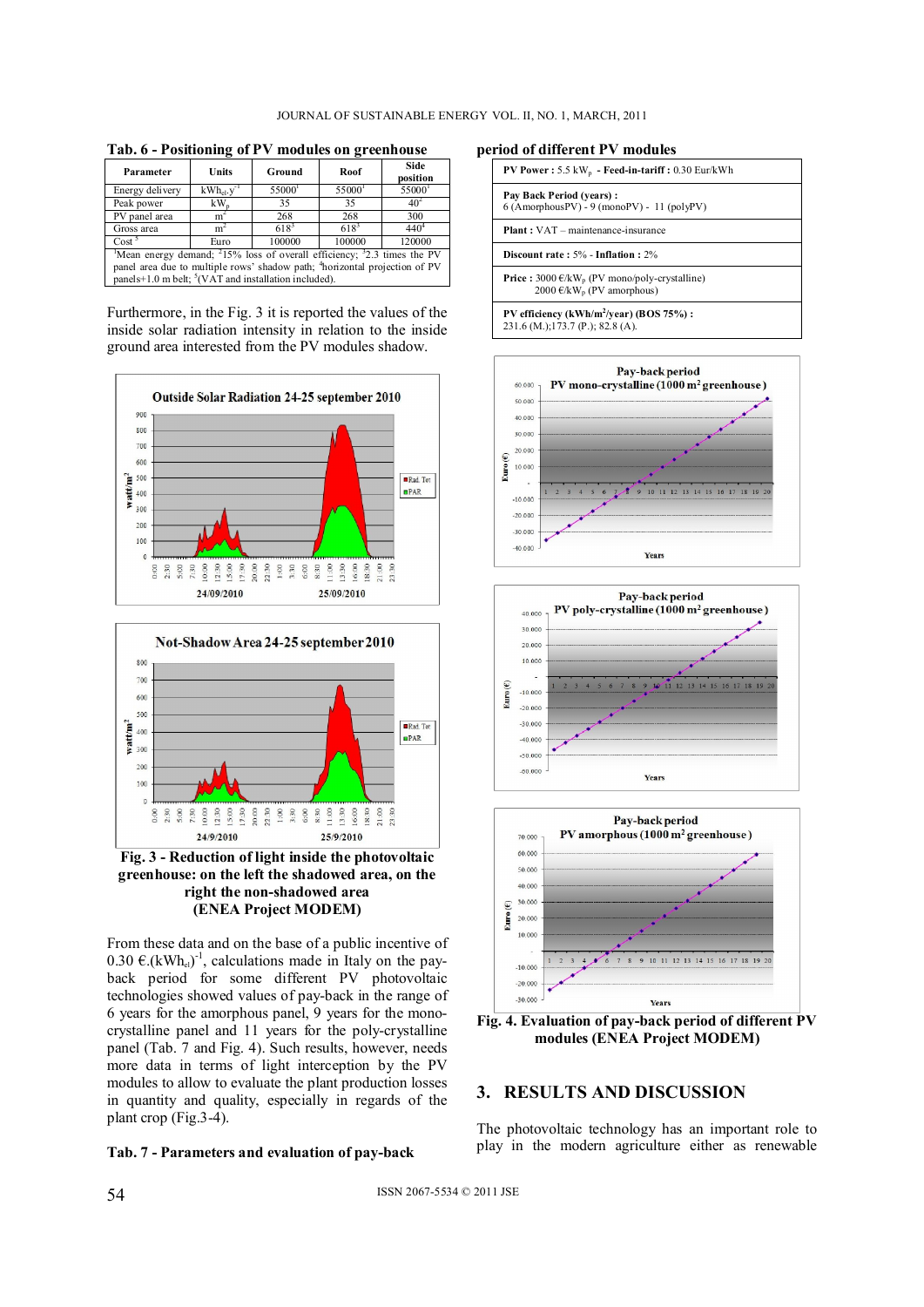energy option for acclimatization systems or as strategy to contribute to reduce fossil fuels and  $CO<sub>2</sub>$  emissions in greenhouse agriculture. Accordingly, due to the large availability of solar energy in southern areas of Europe, the setting up of photovoltaic greenhouse districts can be of significant importance for contributing to improve socio-economic conditions of rural and agriculture regions. A systematic process of assessment and renewable energy planning should be done in all European regions with existing large activity of greenhouse production in order to identify the best mix of renewable technologies to fulfill specific requirements of greenhouses. A major problem, which is in many cases overlooked or considered insignificant, but which can become critical mainly in agriculture activities is the PV greenhouse technology acceptance in terms of environmental impacts. The challenge is to develop a photovoltaic greenhouse model which guarantees both the crop production and the PV energy for the greenhouse. In addition, the model should also allow an energy production performance suitable to sell surplus of PV energy to electric companies. The costeffective performance of the photovoltaic option should be evaluated in the long period considering both the PV technology cost and the availability of solar irradiation in order to allow proper evaluation of the operating time to pay back the initial investment. In addition, it is of significant importance the definition of PV energy production schemes e.g.,: stand-alone or grid-connected technology, the materials and structures, the greenhouse typologies, and the harmony between the availability of solar radiation and the yearly demand of energy users. The viability and the cost-effective application of the PV options to greenhouse agriculture depend also on the dissemination of information and the capacity of the growers to manage this innovative energy technology.

## **4. CONCLUSIONS**

The potential of both the energy efficiency policy and the use of the photovoltaic energy technology (PV) as innovative options for reducing fossil energy consumption in greenhouse agriculture was taken into consideration. Some of the main technical characteristics of the PV application in terms of the energy production performances and the existing incentives plant process were briefly illustrated. From the data and information reported in the paper, however, it can be outlined that although the utilization of PV technology might be profitable now or in the near future, its applicability needs to be continually updating in terms of technology. This, however, asks the scientist and the greenhouse companies to adapt innovative agriculture to agro-market changing circumstances by incorporating the PV technology and the potential of energy efficiency measures into a new productive model. Particularly, the environmental impact and the adaptability of plant cropping systems need to be

carefully investigated to foster penetration of PV technology in regions with large greenhouse industry. Although the utilization of photovoltaic greenhouse might be profitable now or the near future, still the most serious problems facing growers and agricultural farms in Italy are the risk and the uncertainty on the national incentive schemes. The research community, the energy companies, the authorities, the stakeholders and policymakers should give their support to deal successfully with this innovative concept of greenhouse agriculture. With this kind of policy, the PV energy resource together with the improvement of energy efficiency can certainly reduce the fossil energy use in greenhouses, and thus complying with the European Climate Package 20-20-20. By its activity on energy efficiency and photovoltaic greenhouse ENEA has much to contribute in terms of research, technology and development to turn these valuable and innovative options into cost effective application in greenhouse agriculture.

### **REFERENCES**

- [1] Al-Helal, I., Al-Abbadi, N.M., Al-Ibrahim, A. A study of evaporative cooling pad performance for a photovoltaic powered greenhouse. 2006. Acta Hort. 710:153-164, 2006a.
- [2] Al-Ibrahim, A., Al-Abbadi, N., Al-Helal, I. PV greenhouse system: system description, performance and lesson learned. 2006. Acta Hort. 710:251-264, 2006.
- [3] Al-Shamiry, F.M.S., Desa, A., Sharif, A.R.M., Aris, I., Janius, R. Kamaruddin, R. - Design and Development of a Photovoltaic Power System for Tropical Greenhouse Cooling. Am. J. Appl. Sci., 4 (6): 386-389, 2007.
- [4] Bailey, B. Natural and mechanical greenhouse climate control. Acta Hort. 710, 2006.
- [5] Campiotti, C., Balducchi, R., Dondi, F., Genovese, N., Alonzo, G., Catanese, V., Incrocci, L. and Bibbiani, C. - The PULSA (Plant-based Unit for Life Support in Antarctica): a sustainable plant food technology for remotes and isolated environments. Acta Horticulturae 801, 2007.
- [6] Campiotti, C., Bibbiani, C., Alonzo, G., Balducchi, R., Dondi, F., Catanese, V., F., Genovese, N., Incrocci, L. - Photovoltaic as sustainable energy for greenhouse and closed plant production system. Acta Hort. 797, 2008.
- [7] Campiotti, C., Alonzo, G., Belmonte, A., Bibbiani, C., Di Carlo F. Dondi, F., Scoccianti, M. - Renewable energy and innovation for sustainable greenhouse districts. Analele Universitatii din Oradea Fascicula de Energetica, Vol. 15, 2009.
- [8] Campiotti, C. ENEA report, Project MODEM. Technical report. 2007. (in Italian).
- [9] Campiotti, C., Bibbiani, C., Dondi, F., Viola, C. Efficienza energetica e fonti rinnovabili per l'agricoltura protetta. ARS n. 126-luglio/ settembre 2010 (in Italian).
- [10] Campiotti, C., Belmonte, A., Catanese, V., Di Carlo, F., Dondi, F., Scoccianti, M., Lucerti, G. - Renewable energy for greenhouse agriculture. Journal of Sustanable Energy, Vol. 1, N. 2, June, 2010.
- [11] Dieleman, J.A., Marcelis, L.F.M., Elings, A., Dueck, T.A., Meinen, E. - Energy saving in greenhouses: optimal use of climate conditions and crop management.